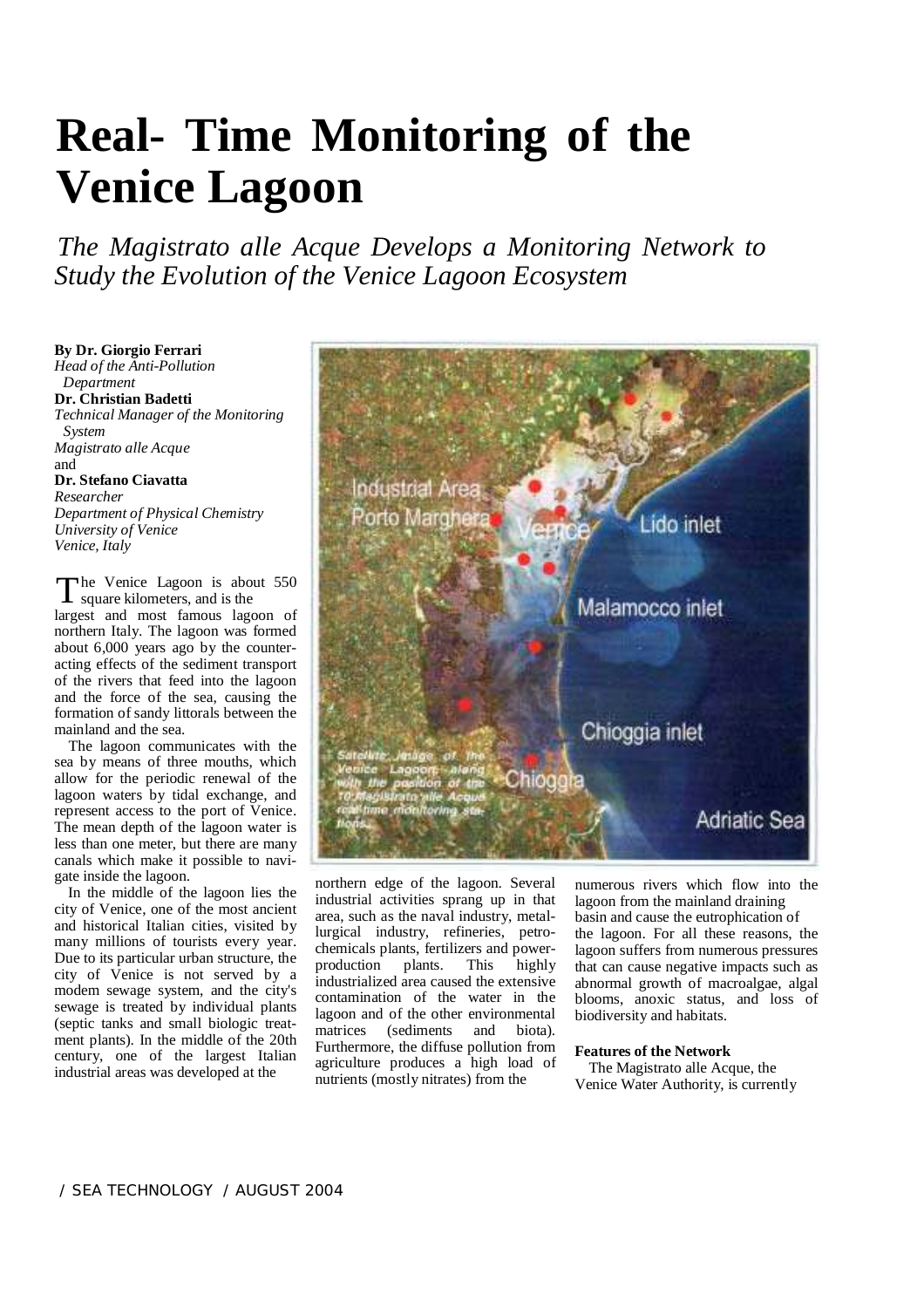

*(Above) View of the Ocean Seven*  **<sup>316</sup>***multi-parameter. probe in- stalled in each station.*

*(Left) Image of one of the monitoring stations.* 

taking a series of measures to counteract the degradation of the lagoon, including the dredging of the contaminated sediment, clean-up of contaminated sites inside the lagoon, pollution prevention from the industrial discharge and wetlands reconstruction. In order to control the status of the ecosystem, and to verify both the short and long-term effects of the initiatives taken to counteract the degradation of the lagoon environment, the Magistrato alle Acque has set up a real-time system to monitor the quality of the water of the Venice Lagoon.

The monitoring system is composed of 10 stations placed in different parts of the lagoon. The system covers the most significant areas of the lagoon such as the area surrounding the city of Venice; the portion of the lagoon directly influenced by the industrial area of Porto Marghera; the southern of area of the lagoon close to the city Chioggia, an important economical center for fishing activities; various areas close to the outlet of the main rivers that flow into the lagoon; and undisturbed areas.

Each station consists of a housing unit constructed entirely out of plastic, devoid of any metallic parts that might interfere with trace-metal measurements. All stations are equipped with Ocean Seven 316 multi-parameter probes from Idronaut (Milan, Italy) that measure the depth of the water column, temperature, pH, salinity, dissolved oxygen, redox potential, turbidity and chlorophyll. The stations have been designed to contain other instruments for the future monitoring of other parameters, such as voltammetric probes for determining trace metals, both in the totally dissolved form and in the free ion form, and nutrients such as nitrogen, phosphorus and silica.

Due to the limited depth of the water in the lagoon, the measurements of the different parameters are referred to a depth of about one meter. Data are automatically measured every 30 minutes and transmitted to the headquarters of the Magistrato alle Acque, where they are stored, validated and elaborated. Each station is equipped with an automatic sampling system which can be operated by a remote position to collect water samples at any time and with different frequencies. All of the stations are selfoperating, the power being supplied by solar panels. Each station is also equipped with static sampling systems for the collection of both wet and dry atmospheric deposition, which is periodically analyzed for the evaluation of the pollution load from inorganic and organic pollution due to atmospheric fall-out.

The stations are equipped with a set of two probes-one operating and the other kept calibrated in the laboratoryby using certified reference materials and standards. Every one to two weeks, according to the period of year or when anomalous data are measured, the operating probe is substituted with the calibrated probe and brought into the laboratory for routine maintenance and calibration. This way, it is possible to perform continuous measurements of all the parameters with limited risks of signal drifts and unreliable data due to sensor fouling. Nevertheless, because of dirt or bio- fouling, which can attach to the probes in a natural system with high productivity or turbidity, such as the Venice Lagoon, unreliable data can be measured.

Such problems became particularly evident with oxygen measurements, due to the difficulty of obtaining stable signals over a long period of time.

An accurate value of the dissolved oxygen concentration is of paramount importance in estimating the status of the aquatic environment.

The early detection of faults in the probe is of great importance to real time monitoring activities since it can prevent misunderstandings in the system analysis and permit the optimisation of maintenance of the monitoring network. This problem has been addressed by using deterministic and statistical models that connect the information from the time series concerning independent variables, or from the time series that are collected at different sampling stations in the monitoring network. Furthermore, the dissolved oxygen (DO) anomalous data can be corrected by the corresponding pH measurements, a strictly related parameter which has been revealed to be a much more stable signal. In fact, it is well known that DO concentration is linearly correlated with pH. The application of these models and corrections allows for a recursively correct series of temporal data, which are affected by errors due to bio-fouling or anomalous functioning of the sensors.

The results obtained over a two-year period confirm the reliability of the system and the possibility of using the results to describe both the short and long-term evolution of the Venice Lagoon ecosystem. All of the measured parameters appear to be directly influenced by the tidal cycle. In general, DO decreases in low-tide conditions and increases when the tide is growing, confirming that the seawater is more oxygenated in comparison to the lagoon water. Seawater represents a thermal reservoir for the lagoon, being colder in summertime and warmer in winter, thus mitigating the thermal stress of the lagoon environment. The salinity shows higher values in the stations that are more influenced by the seawater and, conversely, lower values in the stations that are closer to the mainland and directly influenced by the fresh water from the rivers flowing into the lagoon. Other interesting aspects are related to the turbidity, which is dependent on sediment resuspension due to maritime traffic, fishing activities and meteoric factors. Chlorophyll and DO are strictly related, the higher values of chlorophyll correspond to the periods in which DO showed high over saturation.

 */ SEA TECHNOLOGY / AUGUST 2004*